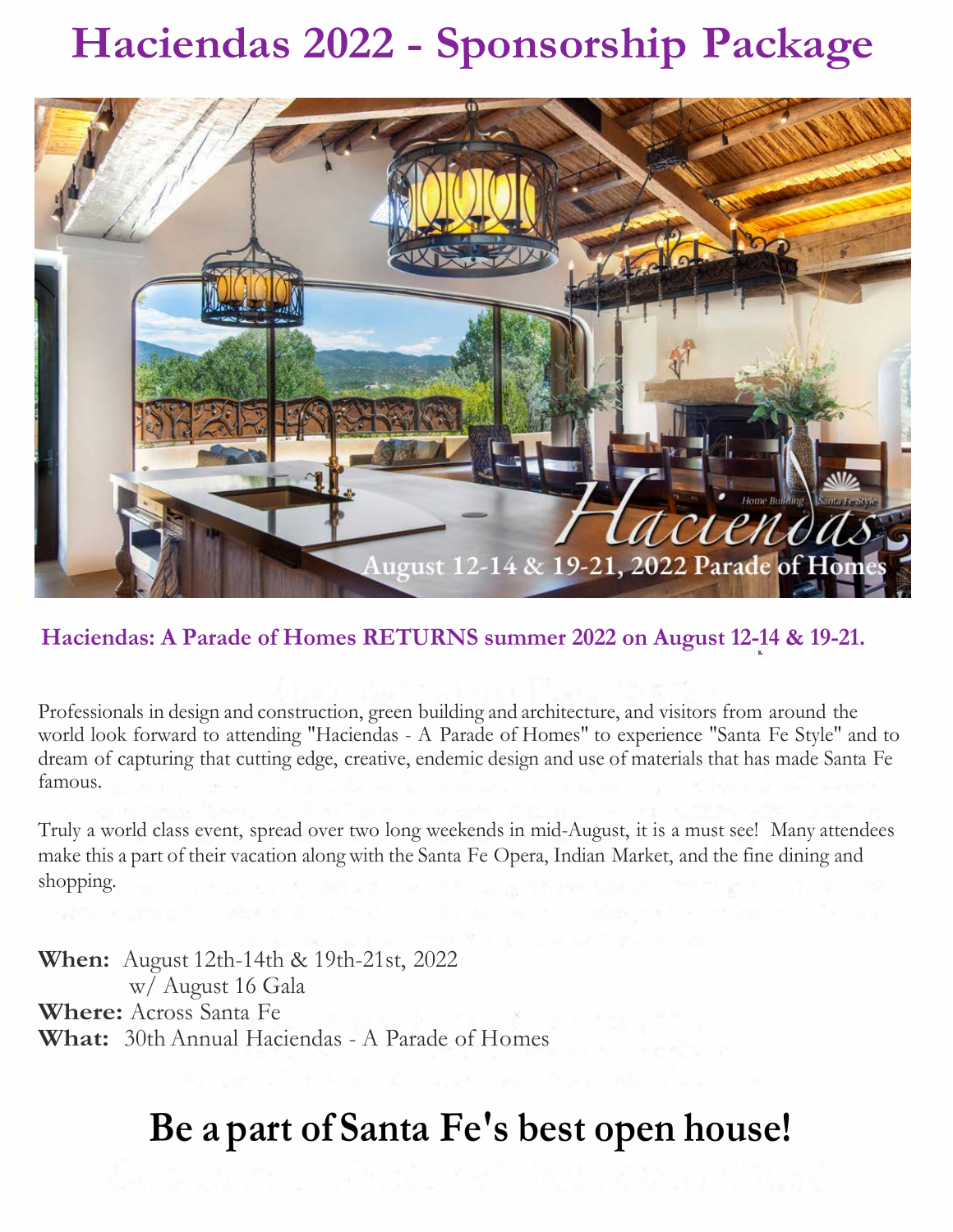

| Deadline is June 24th, 2022<br>Sponsorship commitments after this date may result in<br>forfeit of certain benefits due to ad deadlines.                        | DIAMOND<br>\$12,000] | PLATINUM<br>\$8,000] | \$4,000<br>GOLD         | [\$2,500]<br><b>SILVER</b> | \$1,500]<br>GALA        | <b>BRONZE</b><br>[\$750] |
|-----------------------------------------------------------------------------------------------------------------------------------------------------------------|----------------------|----------------------|-------------------------|----------------------------|-------------------------|--------------------------|
| and the second state of the                                                                                                                                     |                      |                      |                         |                            |                         |                          |
|                                                                                                                                                                 |                      |                      |                         |                            |                         |                          |
| Complimentary tickets to Parade                                                                                                                                 | 20                   | 20                   | 20                      | 10                         | 10                      | 10                       |
| Company name to appear on the Sponsor Pages of<br>"Haciendas - A Parade of Homes" magazine                                                                      |                      |                      |                         |                            |                         | $\checkmark$             |
| Company Logo / other features to appear on the Sponsor<br>Pages of "Haciendas - A Parade of Homes" magazine                                                     | $\checkmark$         | √                    | $\sqrt{2}$              | $\checkmark$               | $\checkmark$            | $\checkmark$             |
| Write-up and photo feature on the Sponsor Pages of<br>"Haciendas - A Parade of Homes" magazine                                                                  |                      | $\sqrt{ }$           |                         |                            |                         |                          |
| Half Page Write-up & Photo Features on the Sponsor Pages<br>of "Haciendas - A Parade of Homes" magazine                                                         | $\checkmark$         |                      |                         |                            |                         |                          |
| Company logo (linkable) on Parade of Homes Webpage /<br>Mobile Page (banner)                                                                                    | $\checkmark$         | $\checkmark$         | $\sqrt{}$               | $\sqrt{ }$                 | √                       | √                        |
| Logo & sponsor recognition on website & social media                                                                                                            | $\checkmark$         | $\sqrt{2}$           | $\sqrt{2}$              | $\sqrt{2}$                 | $\checkmark$            | $\checkmark$             |
| Logo on Slide Show at Award Gala Presentation<br>(size/location based on tier)                                                                                  | √                    | $\sqrt{}$            | $\checkmark$            | $\checkmark$               | √                       | $\checkmark$             |
| Logo on site signs (in front of all homes on tour)                                                                                                              | $\sqrt{2}$           | $\checkmark$         | $\sqrt{}$               | $\sqrt{}$                  |                         |                          |
| Logo on printed ads (size/location based on tier)                                                                                                               | $\checkmark$         | $\checkmark$         | $\sqrt{}$               | $\checkmark$               |                         |                          |
| Logo on video ads promoting Parade of Homes                                                                                                                     | $\checkmark$         | $\sqrt{ }$           | $\checkmark$            |                            |                         |                          |
| Recognition as Presenting Sponsor on landing screen of free<br>Parade of Homes online Pages (web / social media)                                                | $\sqrt{}$            |                      |                         |                            |                         |                          |
| Recognition as Presenting Sponsor (with linkable logo) on<br>SFAHBA website (July-December)                                                                     | $\checkmark$         |                      |                         |                            |                         |                          |
| Printed & Verbal Recognition as Presenting Sponsor at Award<br>Gala                                                                                             | $\checkmark$         |                      |                         |                            |                         |                          |
| interview on Santa Fe Build Togethe radio show<br>(KTRC 1260AM & Online)                                                                                        | $\checkmark$         | $\checkmark$         |                         |                            |                         |                          |
| Opportunity to present awards at the Gala in front of builders,<br>architects, businesses, and community                                                        | $\sqrt{2}$           | $\sqrt{ }$           |                         |                            |                         |                          |
| Exclusive designation as Presenting Sponsor on all media and<br>signs (e.g. Haciendas - A Parade of Homes, presented by<br>"name of your organization" or logo) | $\sqrt{}$            |                      |                         |                            |                         |                          |
| Complimentary Tickets to Awards Dinner Gala<br>(\$120 value/ticket)                                                                                             | 8                    | 6                    | $\overline{\mathbf{4}}$ | $\overline{\mathbf{2}}$    | $\overline{\mathbf{2}}$ |                          |
| Invitation to deliver welcome address during Gala - Builder<br>Appreciation Reception - La Terrazas at La Fonda.                                                | $\sqrt{}$            | $\sqrt{}$            |                         |                            | $\checkmark$            |                          |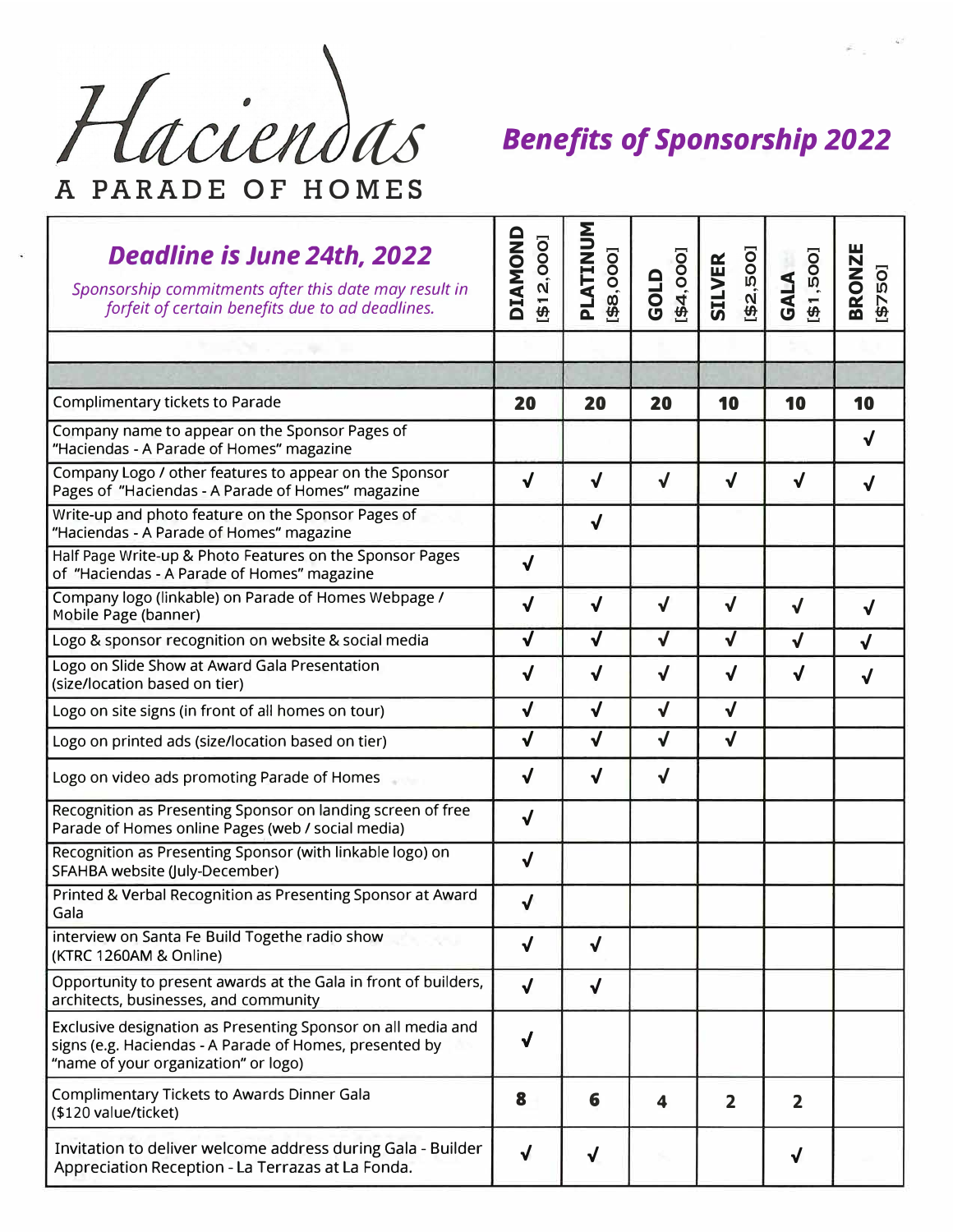trien PARADE OF HOMES

# **- Additional Sponsorship Opportunities -**

## **MEDIA Sponsorship [Various In-Kind]:**

- All media sponsors will be recognized with their logo in the media category of "Haciendas - A Parade of Homes" magazine
- Logo shown on slide show during Awards Dinner Gala
- Contact SFAHBA for custom media sponsorship opportunities

## **CATEGORY AWARD SPONSORS - \$1500 (Grand Hacienda - \$1750)**

- Special Recognition and mention during Awards Gala Event
- Company LOGO listed as category award sponsor in Haciendas Magazine AND Gala Slideshows
- Clickable logo on SantaFeParadeofHomes.com website AWARDS page and on media announcement of winners.
- Company logo printed on Parade Category Award plaques